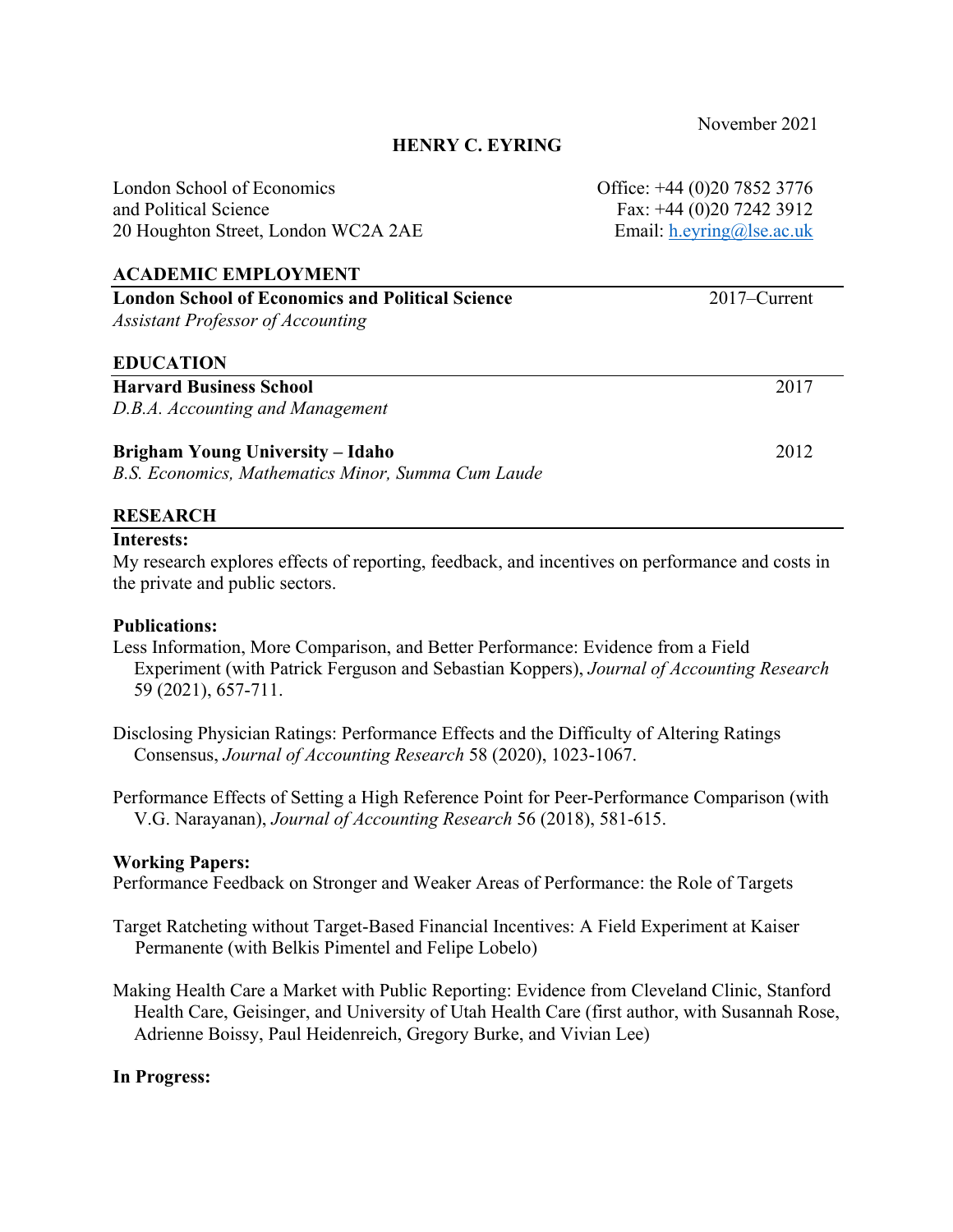How do Information and Incentives affect Supply Chain Efficiency? (with Anna Costello and Eric Floyd)

Textual Performance Feedback and Management Control: Evidence from Patient Comments in Health Care (with Carolyn Deller, Shelley Li, and Lorien Stice-Lawrence)

Incentives for Optimal Participation in Group Decision Making (with Anna Costello)

# **REVIEWER**

*The Accounting Review*; *Journal of Accounting Research*; *Journal of Accounting and Economics*; *Review of Accounting Studies*; *Accounting, Organizations, and Society*; *Journal of Business Finance and Accounting*; *Management Science*; *AAA Management Accounting Section Midyear Meeting*

## **PRESENTATIONS**

| Frankfurt School of Finance and Management               | 2021 |
|----------------------------------------------------------|------|
| University of Washington                                 | 2021 |
| Utah State University                                    | 2021 |
| WHU – Otto Beisheim School of Management                 | 2020 |
| Duke University                                          | 2020 |
| Journal of Accounting Research Conference                | 2020 |
| University of Utah                                       | 2019 |
| Michigan State University                                | 2019 |
| <b>Tilburg University</b>                                | 2019 |
| Brigham Young University                                 | 2018 |
| <b>London Business School</b>                            | 2017 |
| Journal of Accounting Research Conference                | 2017 |
| <b>Cornell University</b>                                | 2017 |
| <b>Stanford University</b>                               | 2017 |
| University of Chicago                                    | 2017 |
| University of Notre Dame                                 | 2017 |
| London School of Economics and Political Science         | 2017 |
| American Accounting Association Northeast Region Meeting | 2016 |
| Massachusetts General Hospital                           | 2016 |
| Harvard Society for Learning Analytics Research          | 2015 |
| HarvardX Research Talk Series                            | 2015 |
| <b>Stanford Lytics Lab Seminar Series</b>                | 2014 |
|                                                          |      |

## **AWARDS**

| AAA Management Accounting Section Best Early Career Researcher | 2021      |
|----------------------------------------------------------------|-----------|
| London School of Economics Teaching Excellence Award           | 2018      |
| AAA Management Accounting Section Best Dissertation Runner-Up  | 2018      |
| Harvard Business School Doctoral Fellowship                    | 2012-2017 |
| AAA/Michael J. Cook Doctoral Consortium Fellow                 | 2016      |

# **TEACHING**